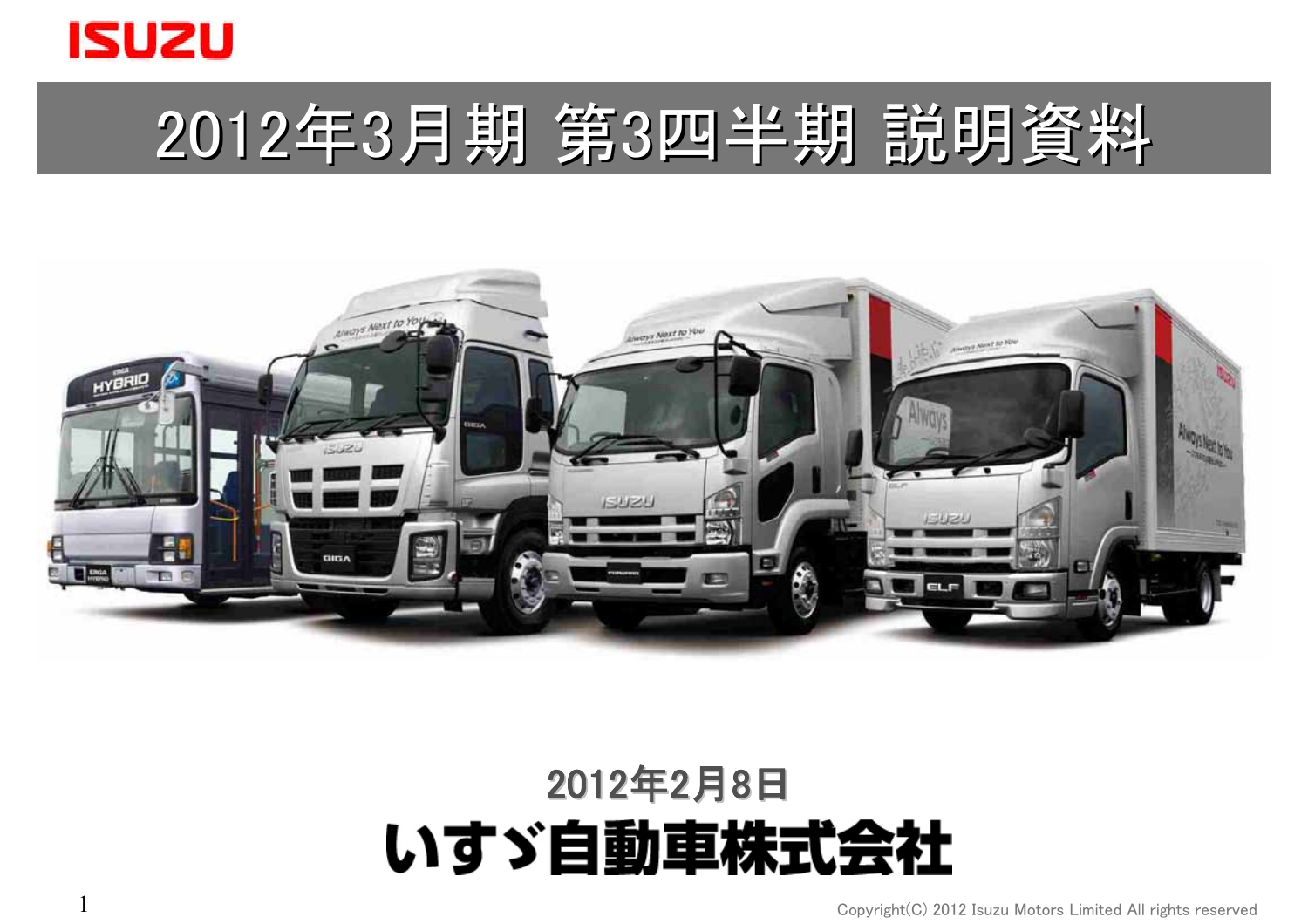

### 説明内容

### Ⅰ.2012年3月期 第3四半期実績概要

取締役専務執行役員 企画・財務部門統括 :佐々木 敏夫

### Ⅱ.2012年3月期 第3四半期実績

執行役員 企画•財務部門 統括補佐 · · · · 藤森 正之

### Ⅲ.Q&Aセッション

本資料における記述のうち、過去又は現在の事実に関するものを除いては、現時点で入手可能な情報に鑑みてなさ れた当社の仮定及び判断に基づくものです。 従いまして、かかる仮定及び判断に含まれる不確定要素や将来の経済環境の変化などを含む種々の要因によって 影響を受ける可能性があり、ゆえに、当社の将来の業績、経営結果等と異なる結果をもたらす可能性があります。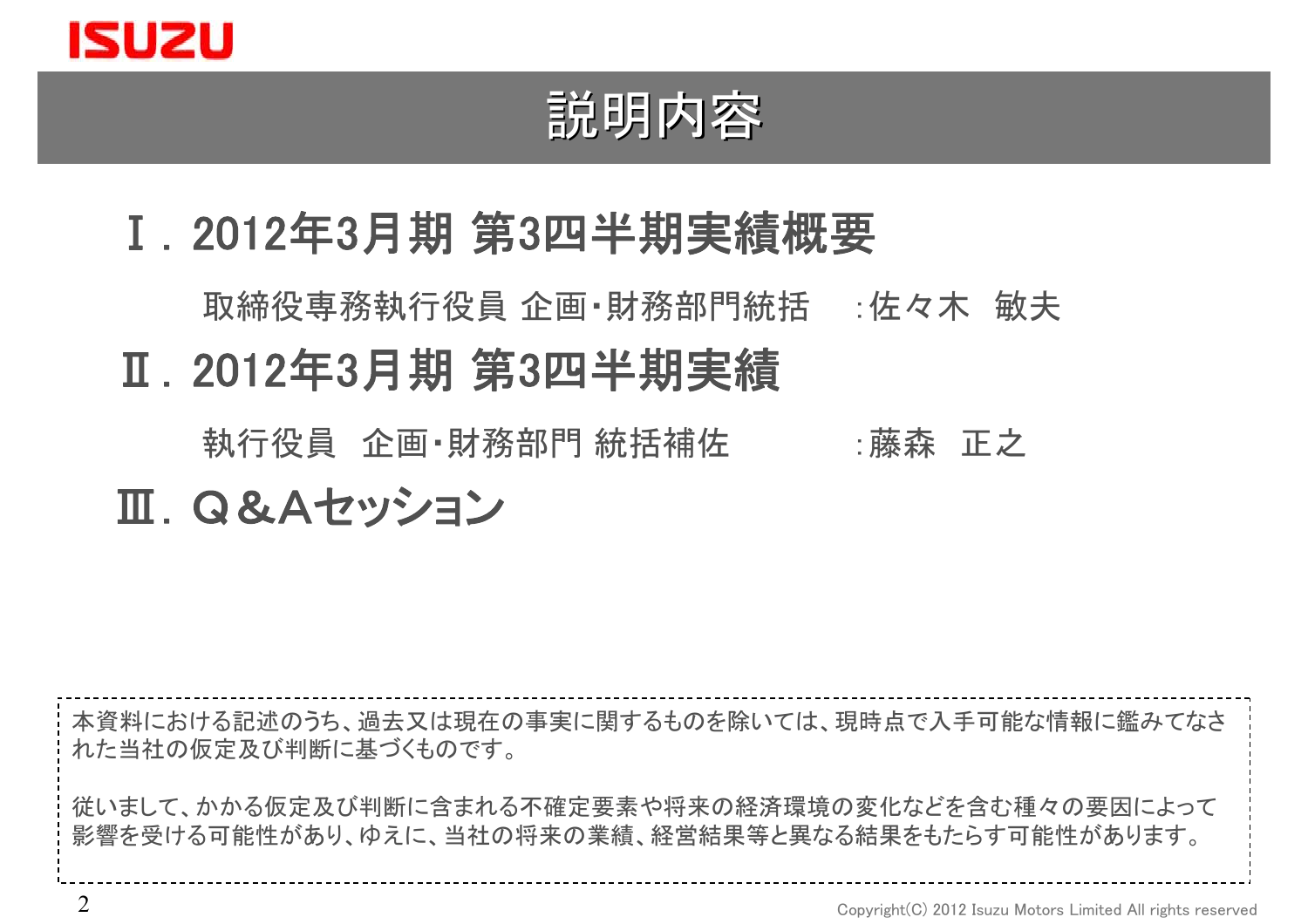

## Ⅰ. 2012年3月期 第3四半期実績概要 第3四半期実績概要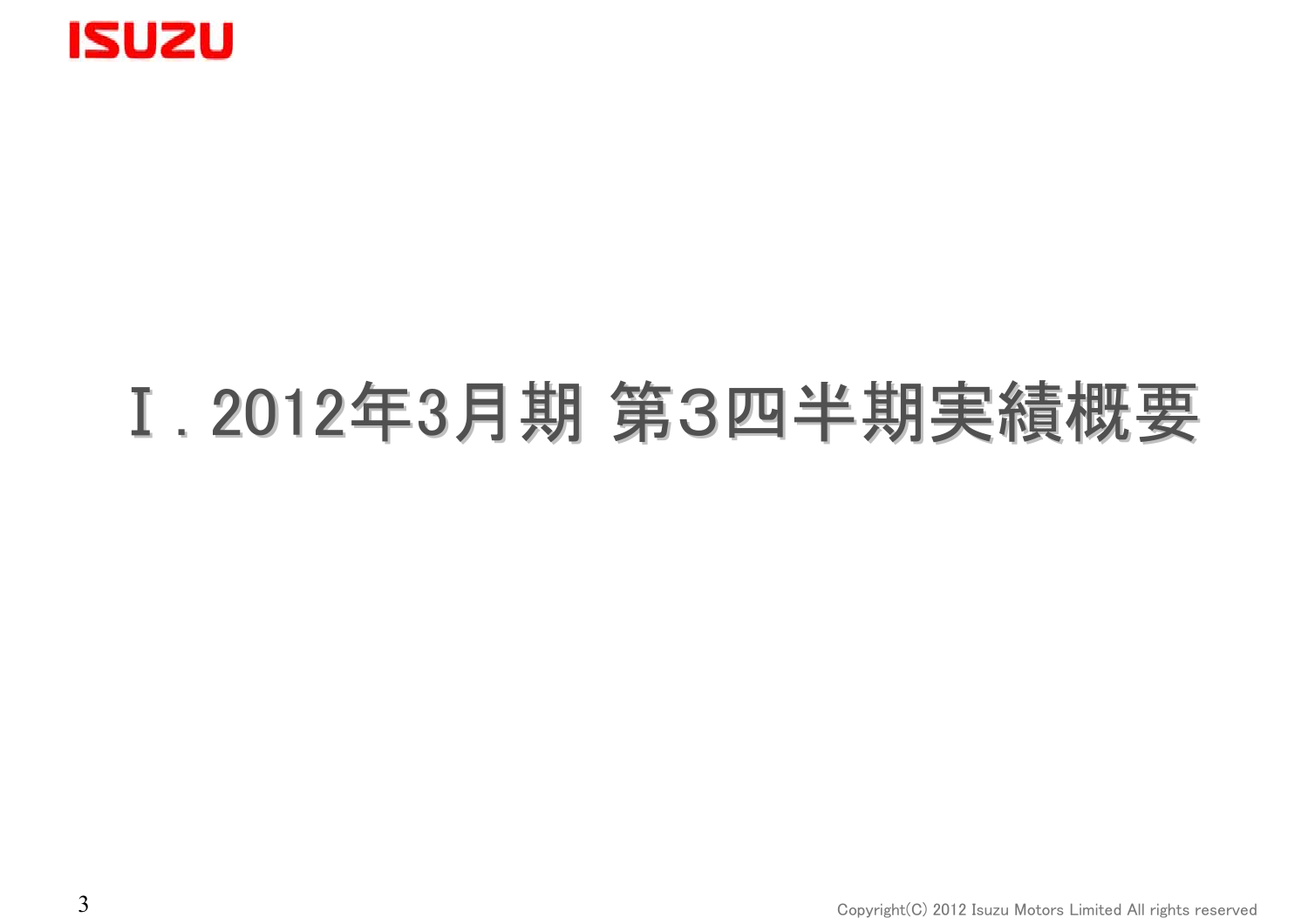

### '12年3月期 第3四半期実績(連結) 四半期実績(連結) - 前年同期比較 -

| (億円) | '12/330 | '11/330 | 増減                   |
|------|---------|---------|----------------------|
| 売上高  | 3,064   | 3,455   | $\blacktriangle$ 391 |
| 営業利益 | 204     | 225     | $\blacktriangle$ 21  |
| 経常利益 | 213     | 235     | $\blacktriangle$ 22  |
| 当期利益 | 150     | 179     |                      |

※為替実績: '12年3月期3Q= 78円/\$

'11年3月期3Q= 83円/\$

| 【9ヶ月累計】 | $'12/3$ 1-30 | $'11/3$ 1-30 | 増減                      |
|---------|--------------|--------------|-------------------------|
| 売上高     | 9.645        | 10, 704      | $\blacktriangle$ 1, 059 |
| 営業利益    | 642          | 693          | $\blacktriangle 51$     |
| 経常利益    | 665          | 712          | $\blacktriangle$ 47     |
| 当期利益    |              |              |                         |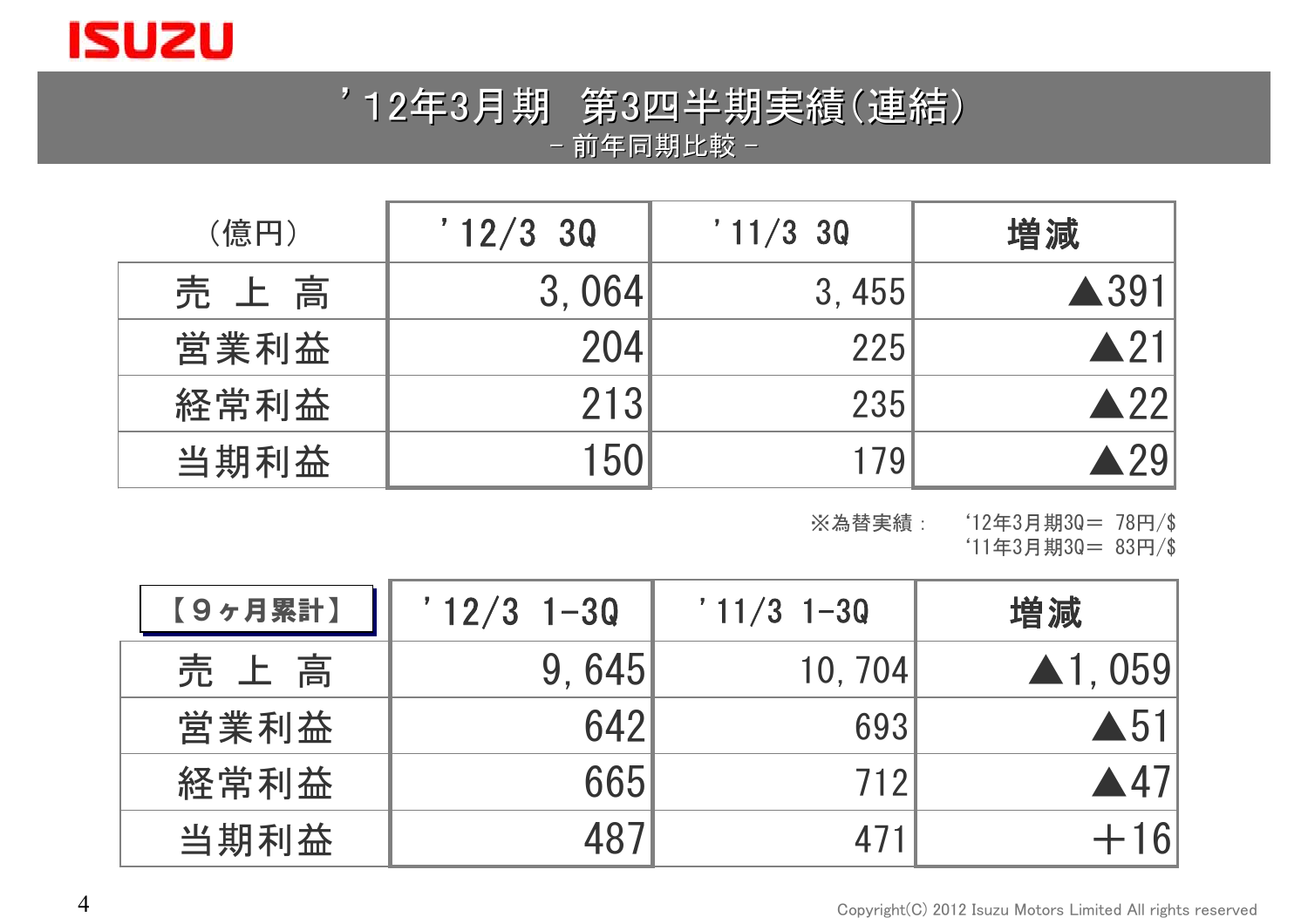

# Ⅱ-1. 商品・市場別 販売状況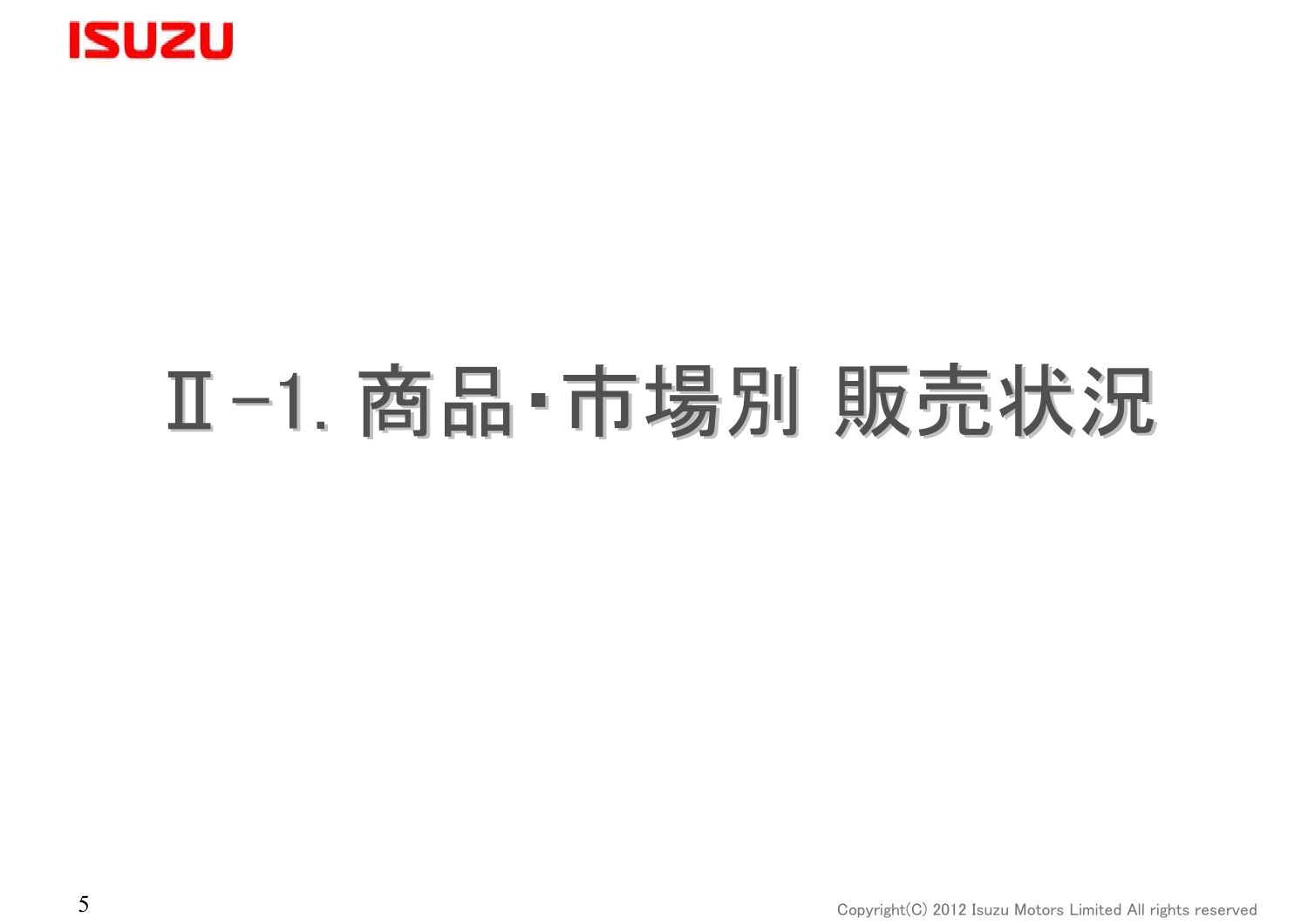

CV 地域別出荷推移 地域別出荷推移 完成車およびKDセット他:千台 -

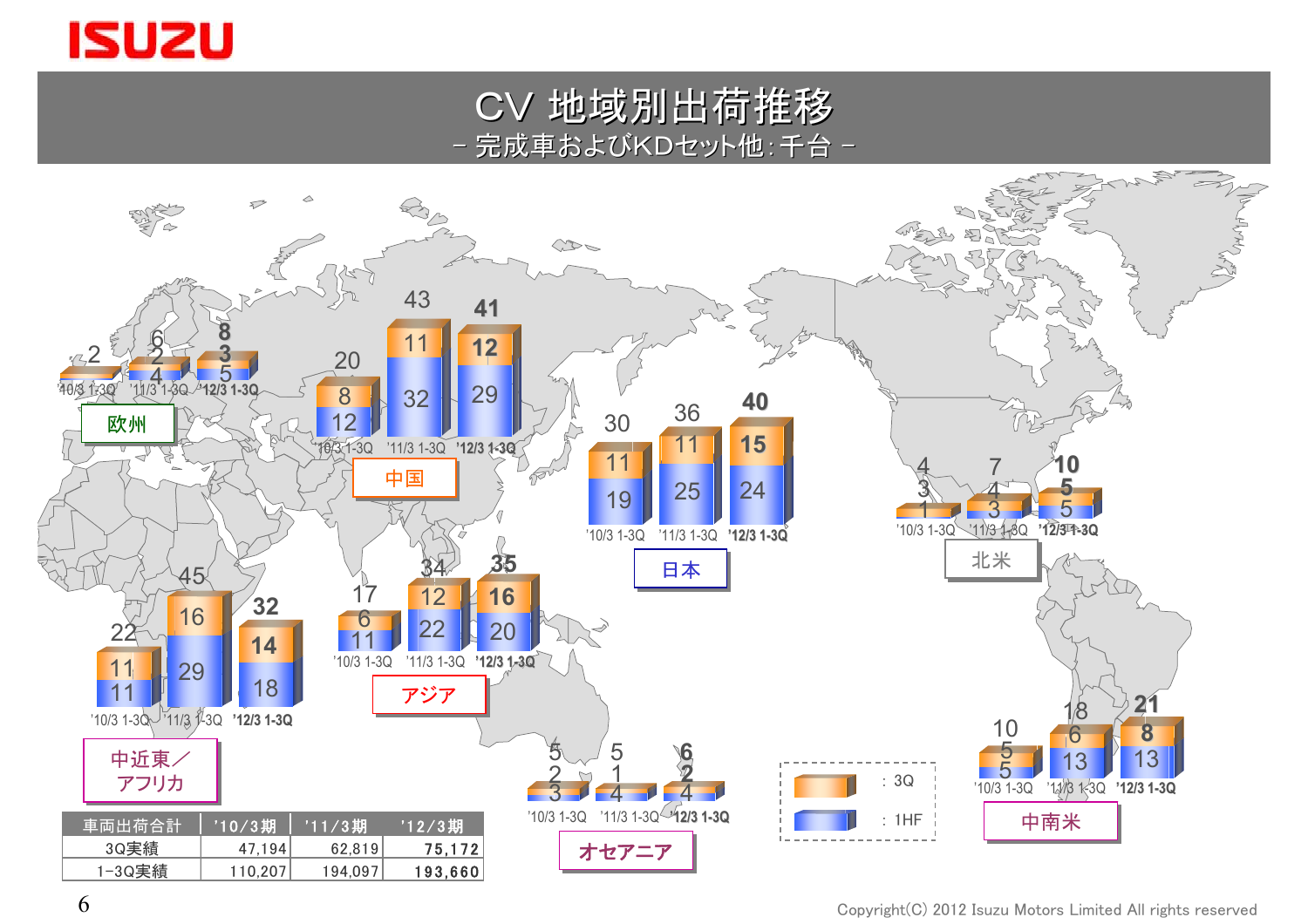### **ISUZU**

7





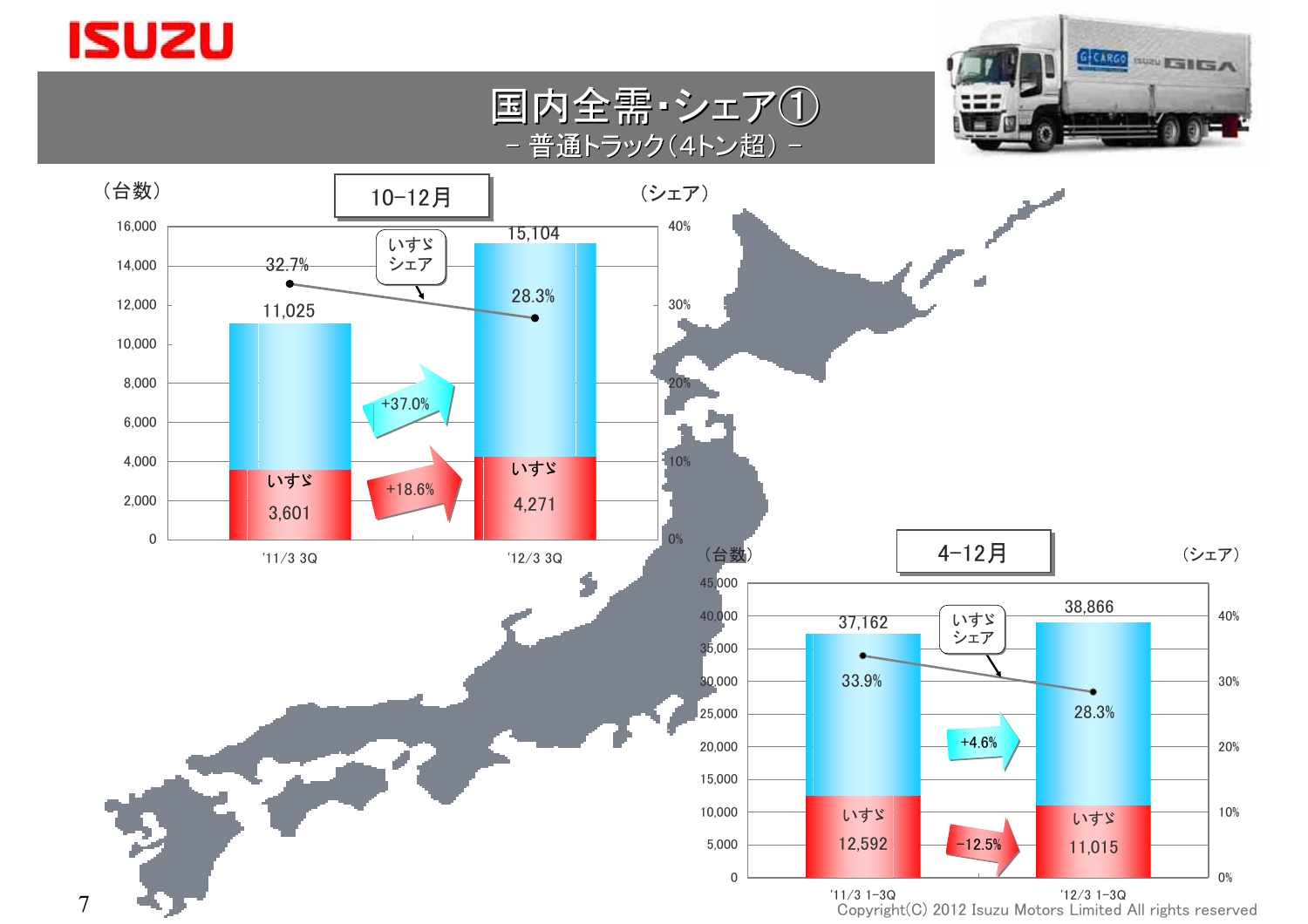### **ISUZU**



Copyright(C) 2012 Isuzu Motors Limited All rights reserved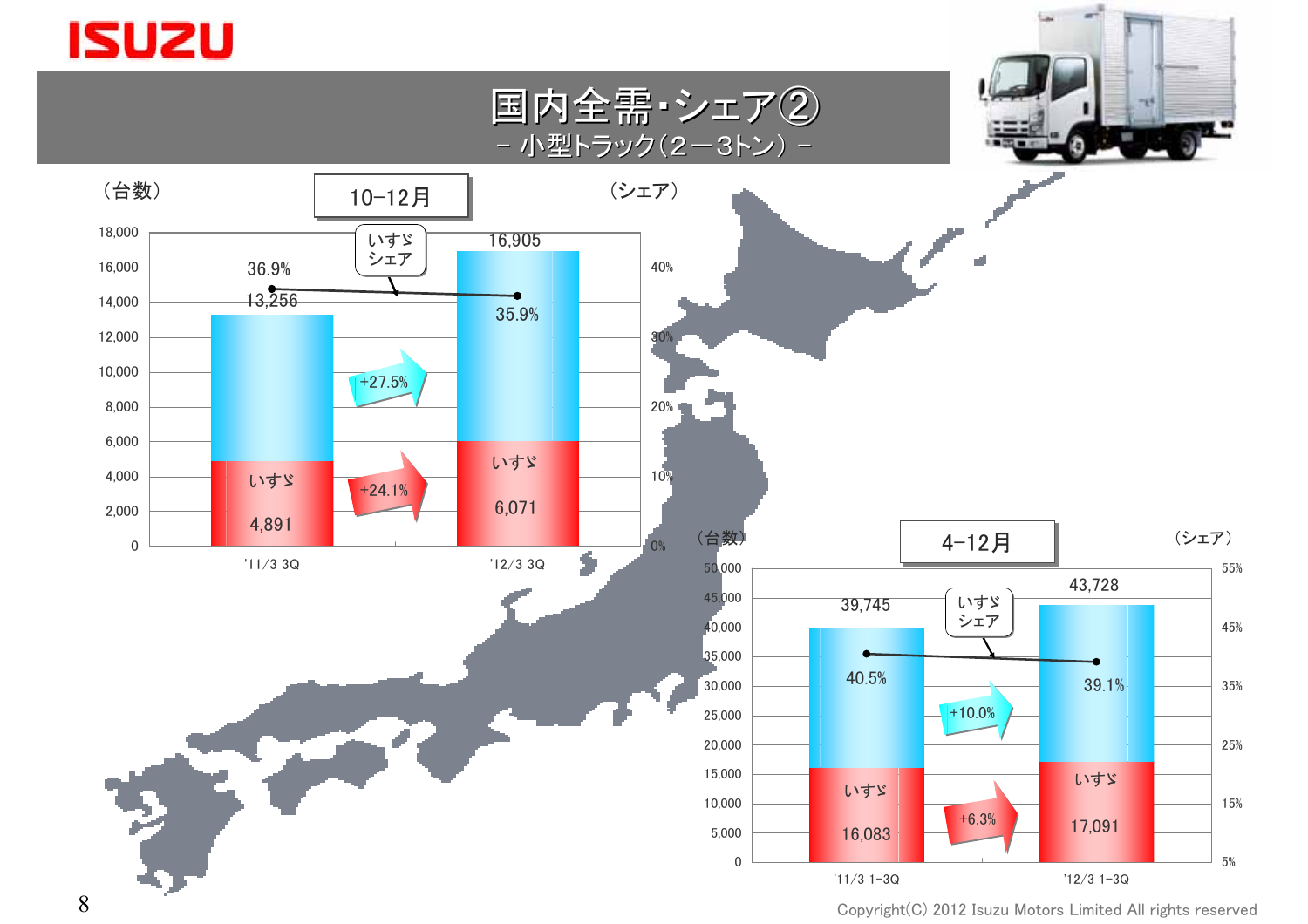

LCV 地域別出荷推移 完成車およびKDセット他:千台 -

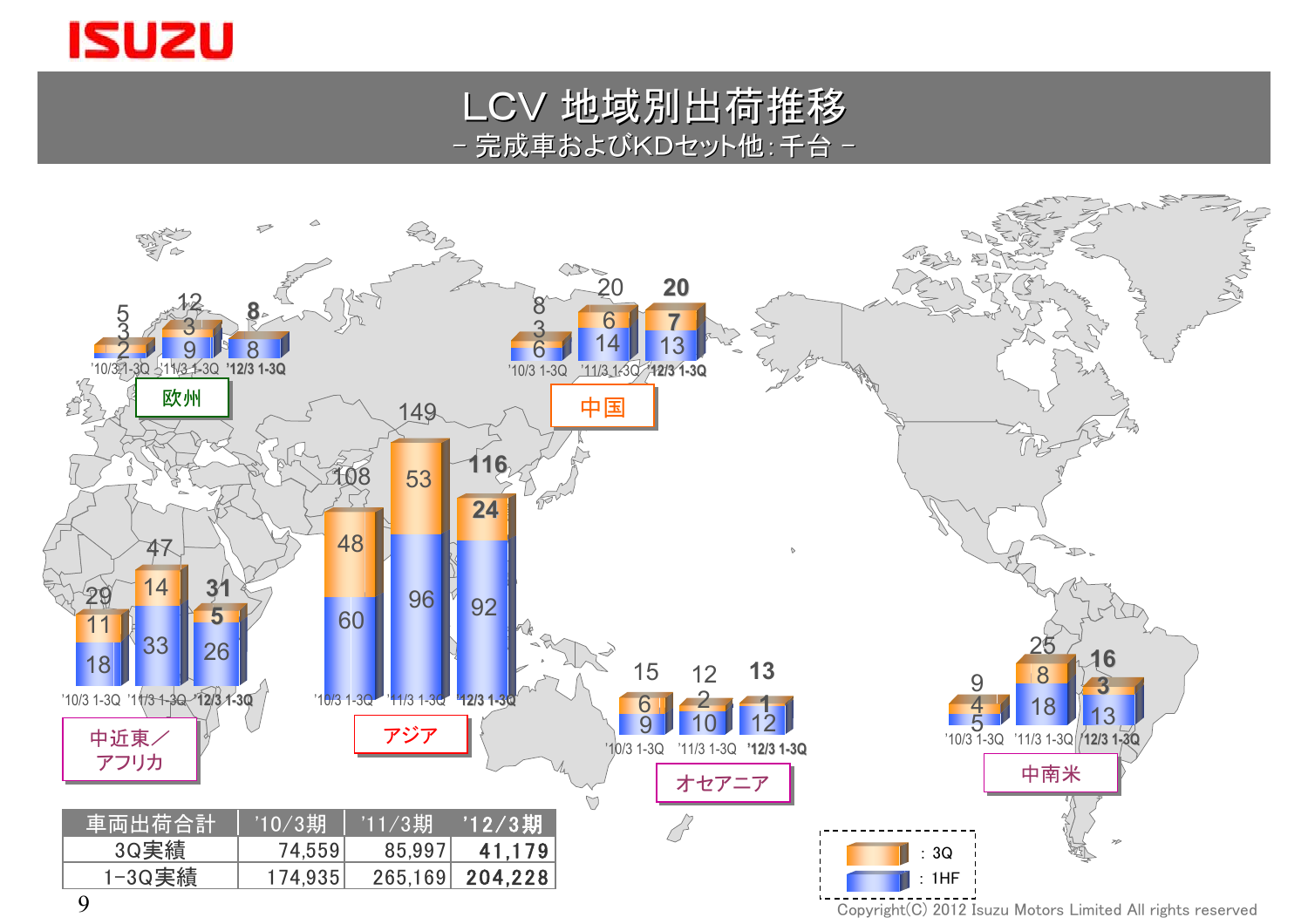

**M. New ISUZU** 





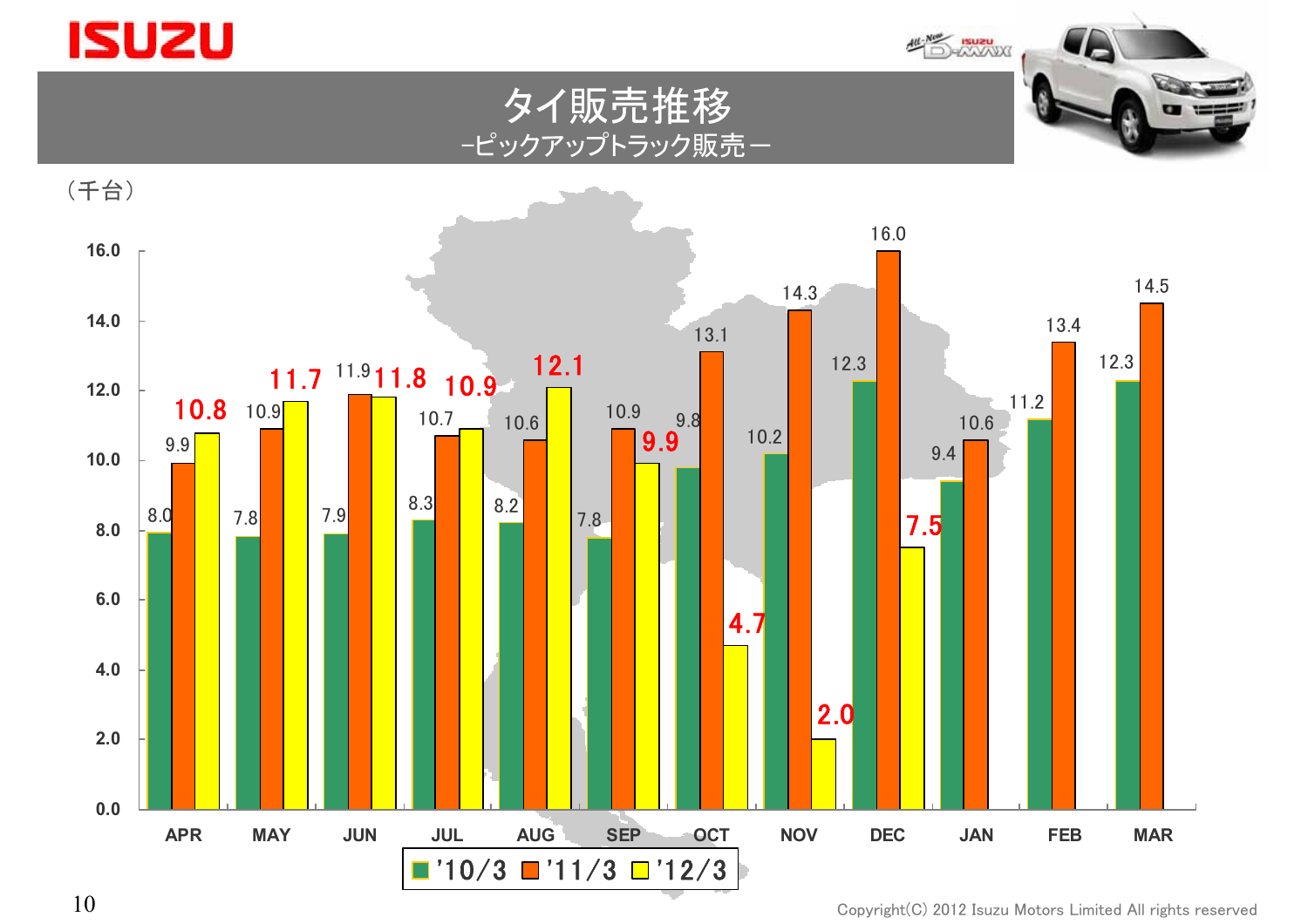





Copyright(C) 2012 Isuzu Motors Limited All rights reserved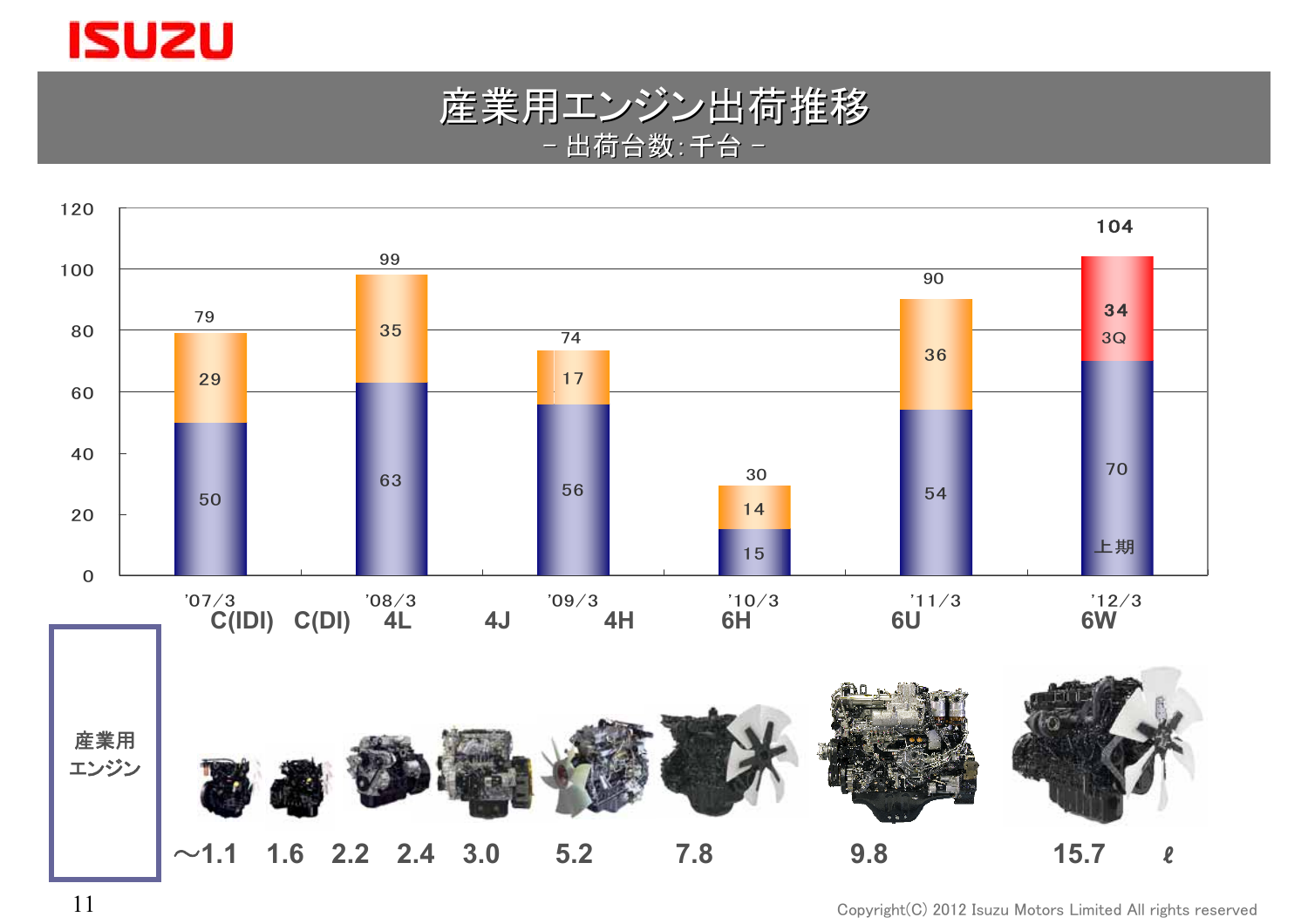

# Ⅱ-2. 2012年3月期 第3四半期実績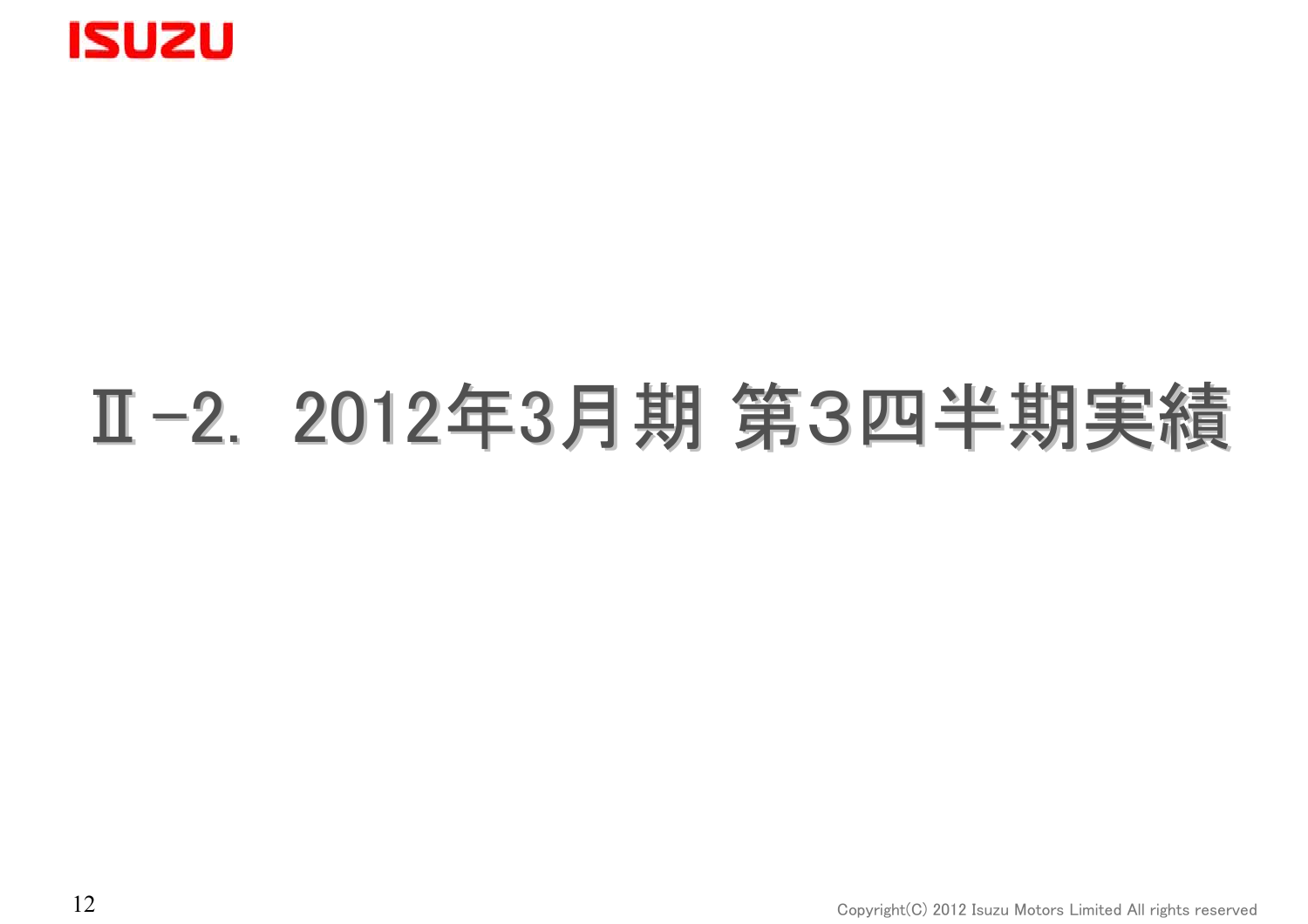

### '12年3月期 第3四半期実績(連結: 四半期実績(連結:10-12月) - 前年同期比較 -

| ( 億円 ) | ' 12/3 30 | '11/330 | 増減                  |
|--------|-----------|---------|---------------------|
| 売 上 高  | 3,064     | 3,455   | $\triangle$ 391     |
| 営業利益   | 204       | 225     | $\triangle$ 21      |
| 経常利益   | 213       | 235     | $\blacktriangle$ 22 |
| 当期利益   | 150       | 179     | A 79                |

※為替実績: '12年3月期3Q= 78円/\$

'11年3月期3Q= 83円/\$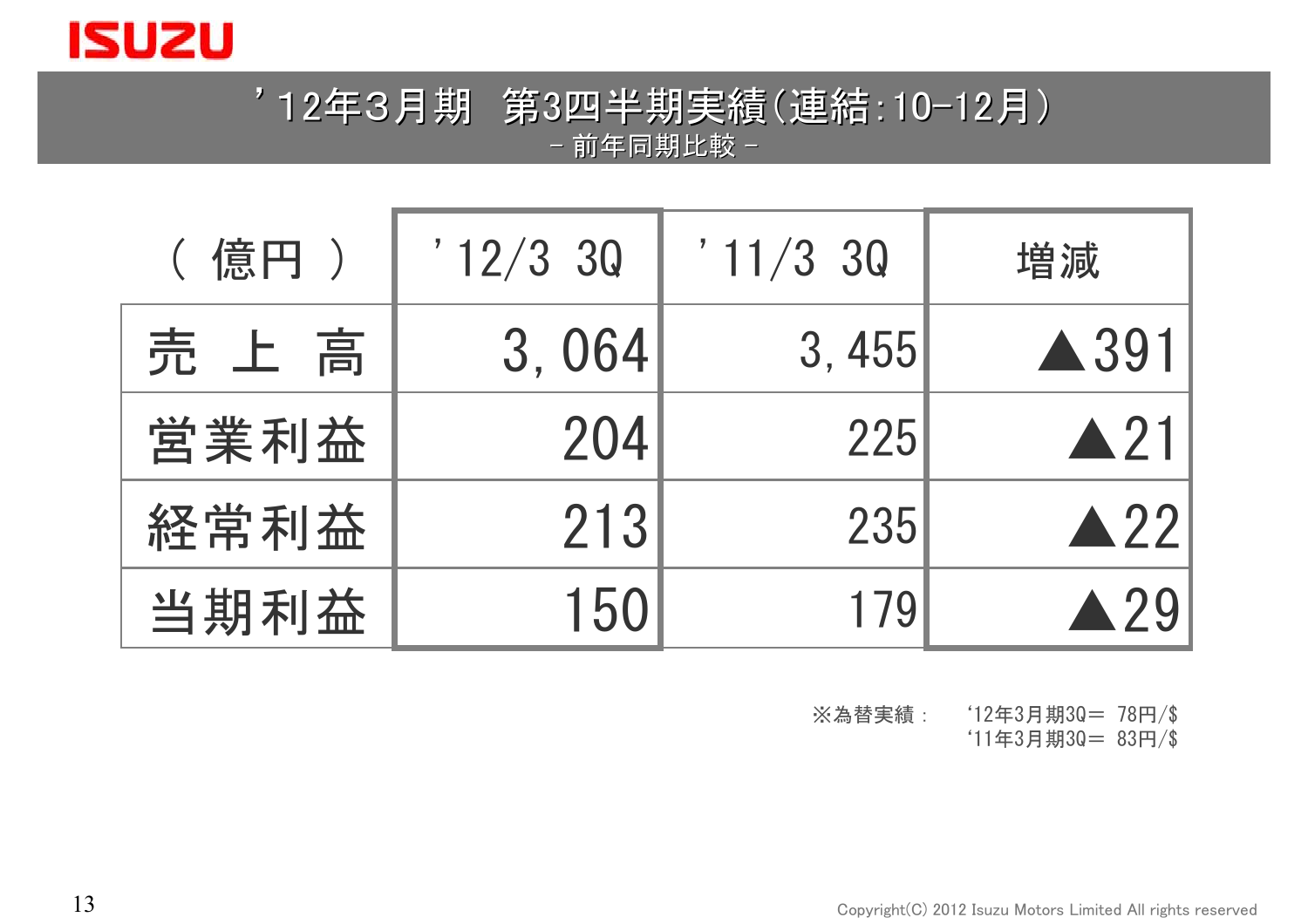

### '12年3月期 3Q実績(10-12月)連結営業利益 増減分析 -対前年同期比較(億円)-

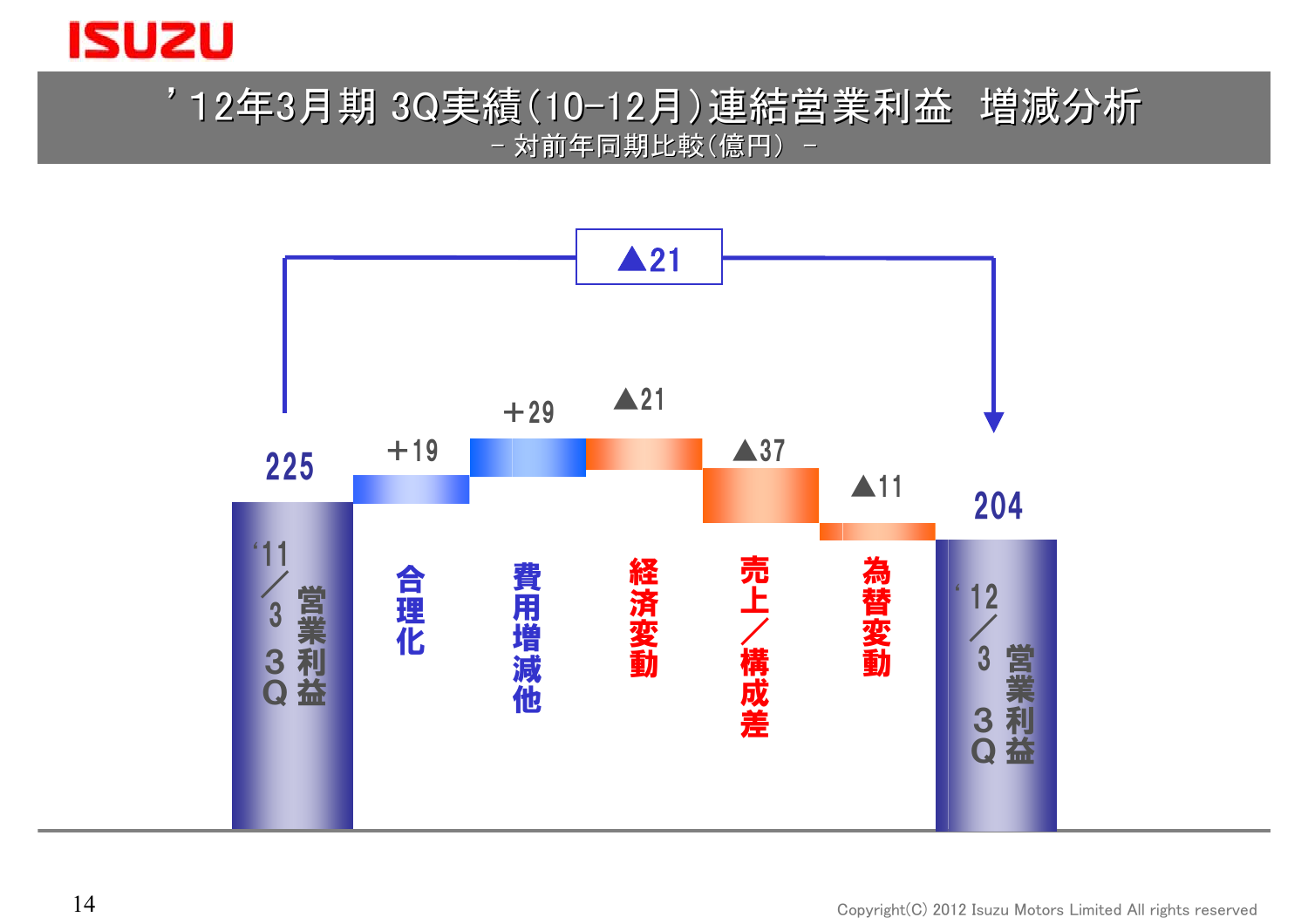

### '12年3月期 第3四半期実績(連結: 四半期実績(連結:10-12月) - 経常/当期 利益分析 -

| ( 億円 ) | $12/3$ 3Q | '11/330 | 増減                  |
|--------|-----------|---------|---------------------|
| 売上高    | 3,064     | 3, 455  | $\triangle$ 391     |
| 営業利益   | 204       | 225     | $\blacktriangle$ 21 |
| 経常利益   | 213       | 235     | $\blacktriangle$ 22 |
| 当期利益   | 150       | 179     | $\blacktriangle$ 29 |